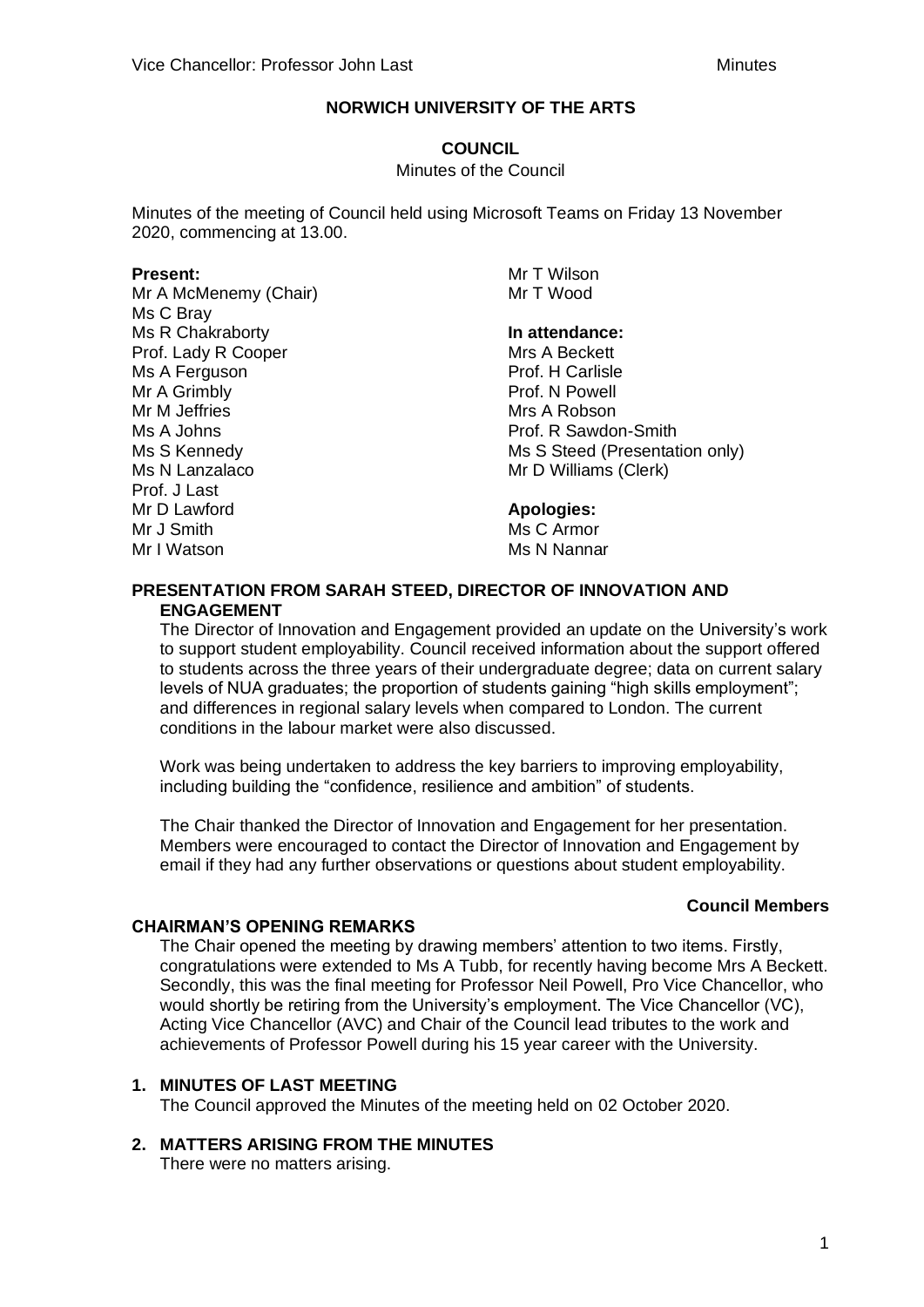## **PART I**

## **3. VICE CHANCELLOR**

## **3.1 Vice Chancellor's Policy Update**

The VC provided an update on the external operating environment for the University.

Noting that it would impact the University's current recruitment processes, Council's attention was drawn to national discussions on introducing a Post Qualification Applications (PQA) system.

The government had issued guidance on a move to online teaching for the last week of term and the timing of student travel home for Christmas. The extended length of the Christmas break would increase the risk of students not returning to re-commence their students in the New Year.

The indications were that the government was focussing on the expansion of further education as a means of moving demand away from higher education, and thinking in terms of courses of shorter duration.

Policy developments were also expected to affect the future student "supply chain". These included the recent removal of bursaries for those seeking to train as teachers of art and design. Such developments were likely to affect adversely the future numbers of students studying creative subjects.

Council received information about the new metric, Start2Success, being developed by the Office for Students (OfS).

The Chair thanked the VC for his report, which Council received.

#### **3.2 Acting Vice Chancellor's report**

The AVC updated Council on the operation of the University during the autumn term, including the deployment of the hybrid delivery model by the University.

Following new government guidance, the final week of the autumn term would be delivered fully on-line. Face-to-face teaching sessions previously planned for the final week had been brought forward, ensuring there was no backlog of sessions at the start of spring term.

Council noted the changes to the University's staffing establishment, including the increased number of part-time technicians to enable access to studios and workshops on Saturdays.

Numbers of students diagnosed with Covid-19 or self-isolating remained low. Council were informed about the support available to students who were self-isolating. This covered both practical and emotional support.

The National Student Survey (NSS) was discussed. The NSS was currently being reviewed by the OfS. The University had responded to an OfS questionnaire, indicating that while the NSS was imperfect, it did provide useful data and insights.

The latest NSS data for Norwich, highlighted the continuing need to improve "organisation and management". The University had investigated the problem in detail. The poor score in 2019 reflected in-year changes to course delivery as well as "local" factors, including changes to the staffing base for individual courses.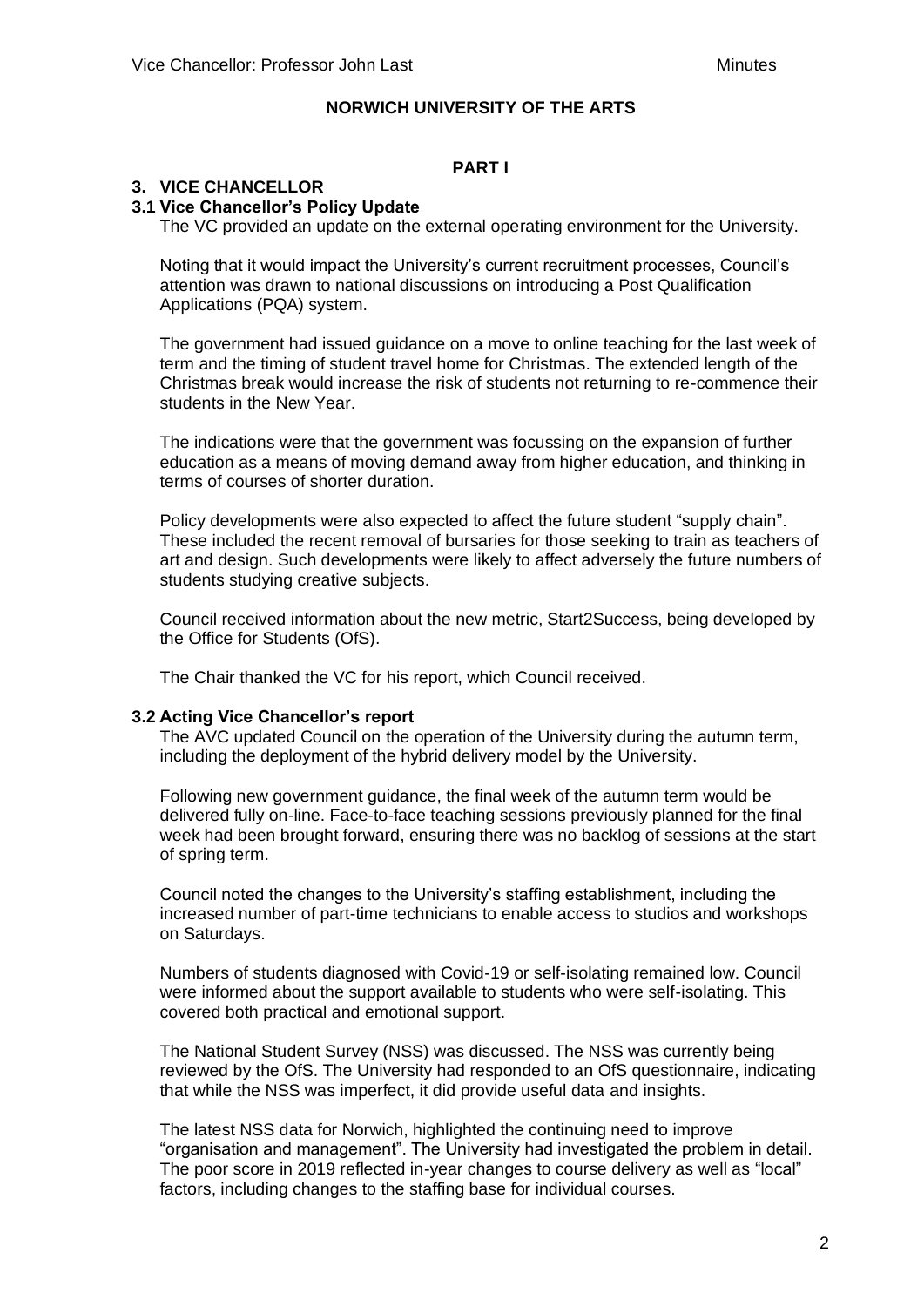The very low level of complaints made against the University, with no complaints currently being processed by the institution's formal internal processes, was noted.

The Chair thanked the AVC for her report, and on behalf of Council expressed thanks to all staff for the excellent outturn to student recruitment over the summer and for successfully adapting course delivery in the face of the Covid-19 pandemic.

### **3.3 Strategic Plan**

Council received the Strategic Plan and the draft associated action plan.

There was a high-level of uncertainty as to the future shape of the external operating environment. The plan was therefore for a limited duration of three years.

The plan set out areas of action under the themes of Transformation, Sustainability and Inclusivity and gave staff a mandate to deliver in each of these areas. The plan was for now, and the newly appointed VC would be expected to review strategic direction in due course.

While noting the nature and purpose of the plan, members of Council offered a number of observations. Looking at technology it was important for students to develop the ability and agility to move between software platforms. Equally, the particular contribution of the creative arts in transforming lives could be given more emphasis.

The draft Action Plan contained a large number of actions. Council was reassured that many of the specific actions were already being progressed and the University's executive team was confident that the plan was achievable over the period.

Noting its nature and purpose, Council approved the Strategic Plan.

### **3.4 Significant risks list**

Significant risks are reviewed twice a year by Council and also examined by the Audit Committee. Council noted the significant risks list.

### **3.5 Council Performance Indicators**

The set of performance indicators had been updated with key metrics following conclusion of enrolment and the financial statements. The dashboard of indicators would be evolved following the approval of a new strategic plan. Council noted the Council's performance indicators.

### **3.6 Senate Minutes**

Council received the minutes of the meeting of Senate held on 14 October 2020.

### **4. Press**

4.1 Press coverage

A link enabling access to the press coverage had been previously circulated to members

### **5. STUDENT MATTERS**

### **5.1 Students' Union Report**

The President of the Students' Union (SU) highlighted key areas of work undertaken by the Students' Union. These included supporting and reassuring first-year students, as well as those students returning to the University at the start of term. A new development offering further support to students and titled Wellbeing Wednesday was also noted.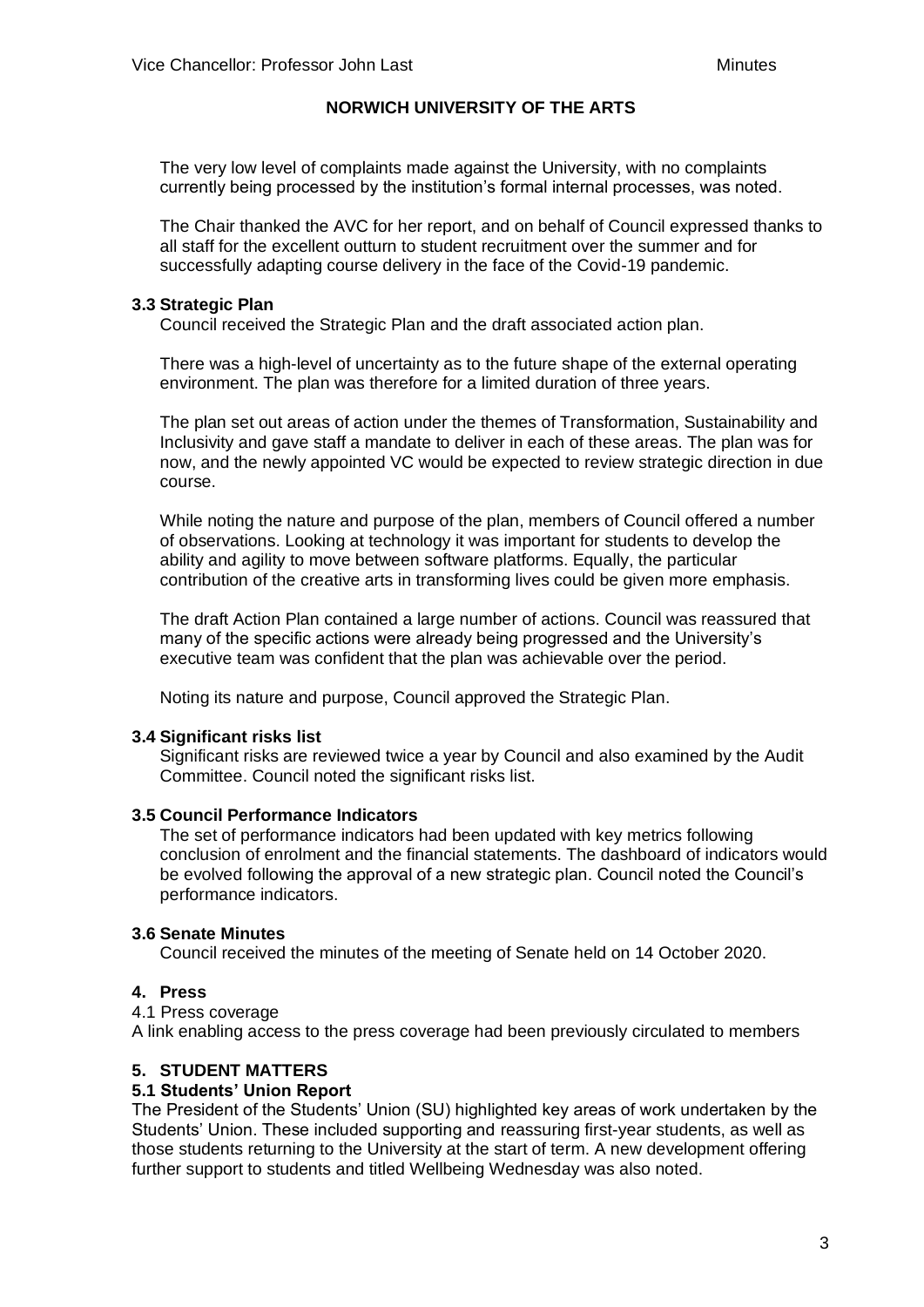The support of the previous president, funded by the University for the autumn term, had been crucial to the students' union being able to meet the needs of students effectively over the period during the pandemic. The President requested additional funding for a second SU post to meet ongoing demands on the union. The University's executive was supportive of a second post within the union and it was agreed that the additional funding for the post should be made available by the University.

**Director of Finance**

### **5.2 Financial outturn for 2019/20 and budget for 2020/21**

Council approved the 2020/21 budget for the Students' Union.

**Students' Union President**

The meeting was adjourned for a short, five minute, break

### **PART II**

# **6. CHAIR'S COMMENTS AND ANY OTHER BUSINESS MATTERS**

### **6.1 Chair's update**

Detailing the process to date, the Chair updated Council on the recruitment of a new Vice-Chancellor.

The next meeting of Council was not scheduled to take place until March 2021. To ensure members remained briefed about the University's progress, the Chair and the AVC would circulate periodic updates to members.

Early in the new 2021 calendar year the Chair would contact individual members to discuss their contributions as governors.

### **6.2 Any other business requests**

There were no other business requests.

## **7. GOVERNANCE AND ASSURANCE MATTERS**

### **7.1 Prevent monitoring report and annual accountability statement**

Council received and approved the report confirming the University's compliance with the Prevent duty during 2019-20 and the Annual Accountability Statement for submission to the OfS.

### **Registrar**

## **7.2 CUC Higher Education Code of Governance 2020**

As regards the Code's suggestion that consideration should be given to the appointment of a Senior Independent Governor, Council noted that current circumstances did not justify making such an appointment, but the issue should be reconsidered when the role and responsibilities for the Deputy Chair were next reviewed. Clerk

Council noted the report on the revised CUC Code and approved the recommendations.

### **7.3 Feedback from governors who attended a recent workshop on Equality, Diversity and Inclusion**

Council received feedback from the two members of the governing body who had recently attended a workshop run by AdvanceHE on Equality, Diversity and Inclusion. Data shared at the workshop indicated the very low level of ethnic diversity of governing bodies generally in the HE sector. The higher level of diversity on the governing body at NUA was atypical.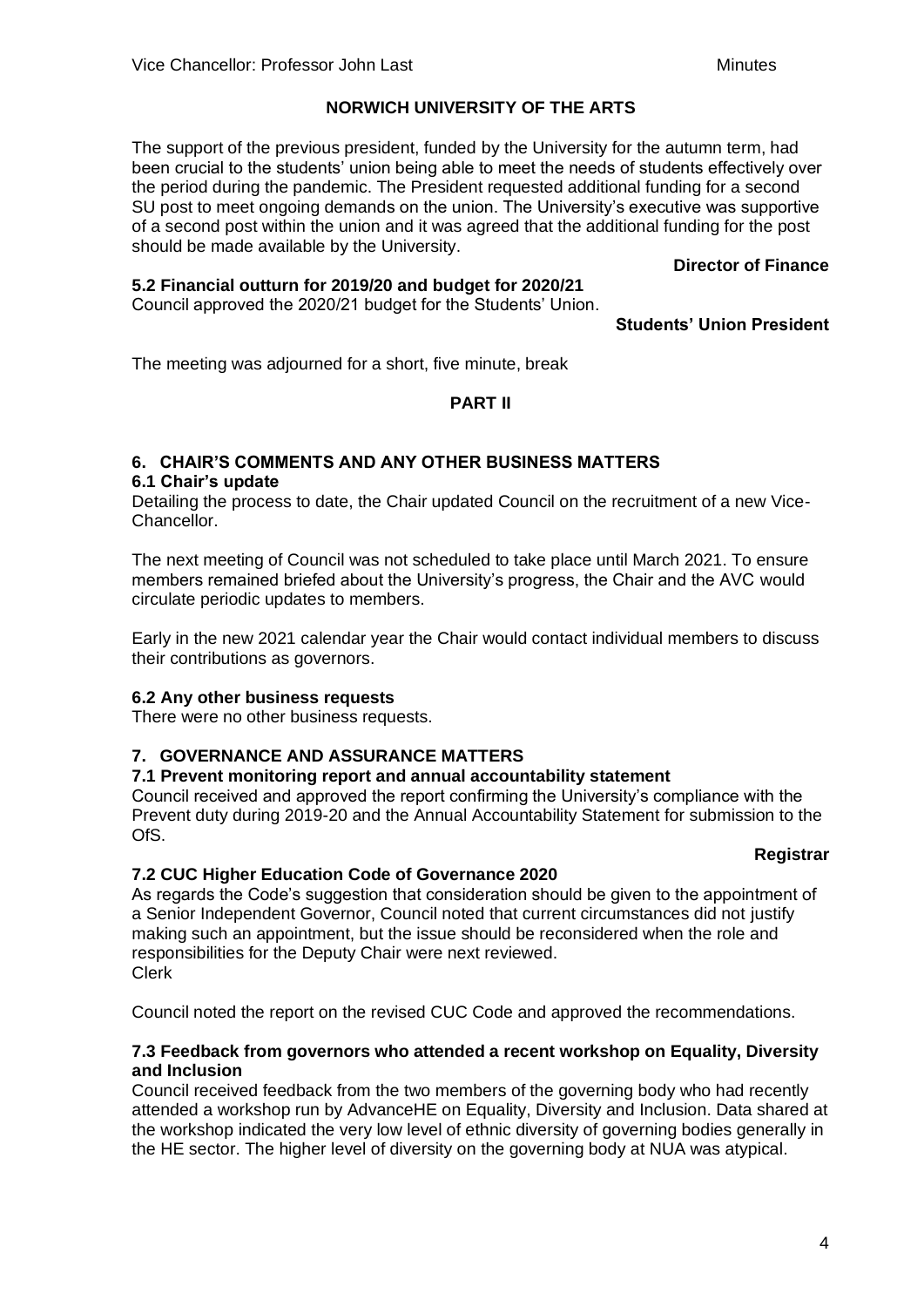### **REPORTS FROM COMMITTEES**

**8. REPORT FROM THE FINANCE AND RESOURCES COMMITTEE**

**8.1 Unconfirmed minutes of the meeting held on 26 October 2020**

Council received the unconfirmed minutes of the meeting.

### **8.2 Finance Report October 2020 – Executive Summary**

Council's attention was drawn to aspects of the University's recent financial performance, including the financial impact of Covid-19, the updated financial outturn for the year, and movements in cashflow. The report was noted.

### **9. REPORT FROM JOINT FINANCE AND RESOURCES AND AUDIT COMMITTEE**

9.1 Unconfirmed minutes of the meeting held on 26 October 2020 Council received the unconfirmed minutes of the meeting.

#### **9.2 Commentary on the financial statements 2019/20**

The commentary on the financial statements 2019/20 was noted.

#### **9.3 External Auditors Report**

The External Auditors had issued a very positive report, which identified, only one very minor matter. No significant adjustments or matters of control had been identified.

An absence of clarity from the OfS as to how higher education providers should be audited in respect of their access and participation spend, had threatened to delay the completion of the audit of the financial statements. This had now been resolved by the OfS issuing further guidance to the sector on materiality levels. As result, the Auditors had been able to complete their work and would be able to sign the financial statements.

### **9.4 Financial Statements for NUA 2019/20**

The financial statements for 2019/20 were approved by Council.

#### **9.5 Management Letter of Representation**

The Management Letter of Representation was approved.

### **10. REPORT FROM THE AUDIT COMMITTEE**

10.1 Unconfirmed minutes of the meeting held on 26 October 2020 The Council received the unconfirmed minutes of the meeting.

#### **10.2 Terms of reference**

The terms of reference were approved.

#### **10.3 Audit Committee Annual Report**

Council's attention was drawn to the positive assessments on the University systems and control made by both the internal and external auditors.

Council received the Audit Committee's Annual Report.

#### **10.4 Re-Appointment of External Auditors**

Council approved the reappointment of KPMG as the University's external auditors for 2020/21.

### **11. REPORT FROM APPOINTMENTS COMMITTEE**

#### **11.1 Unconfirmed minutes of the meeting held on 21 October 2020.**

Council received the unconfirmed minutes of the meeting.